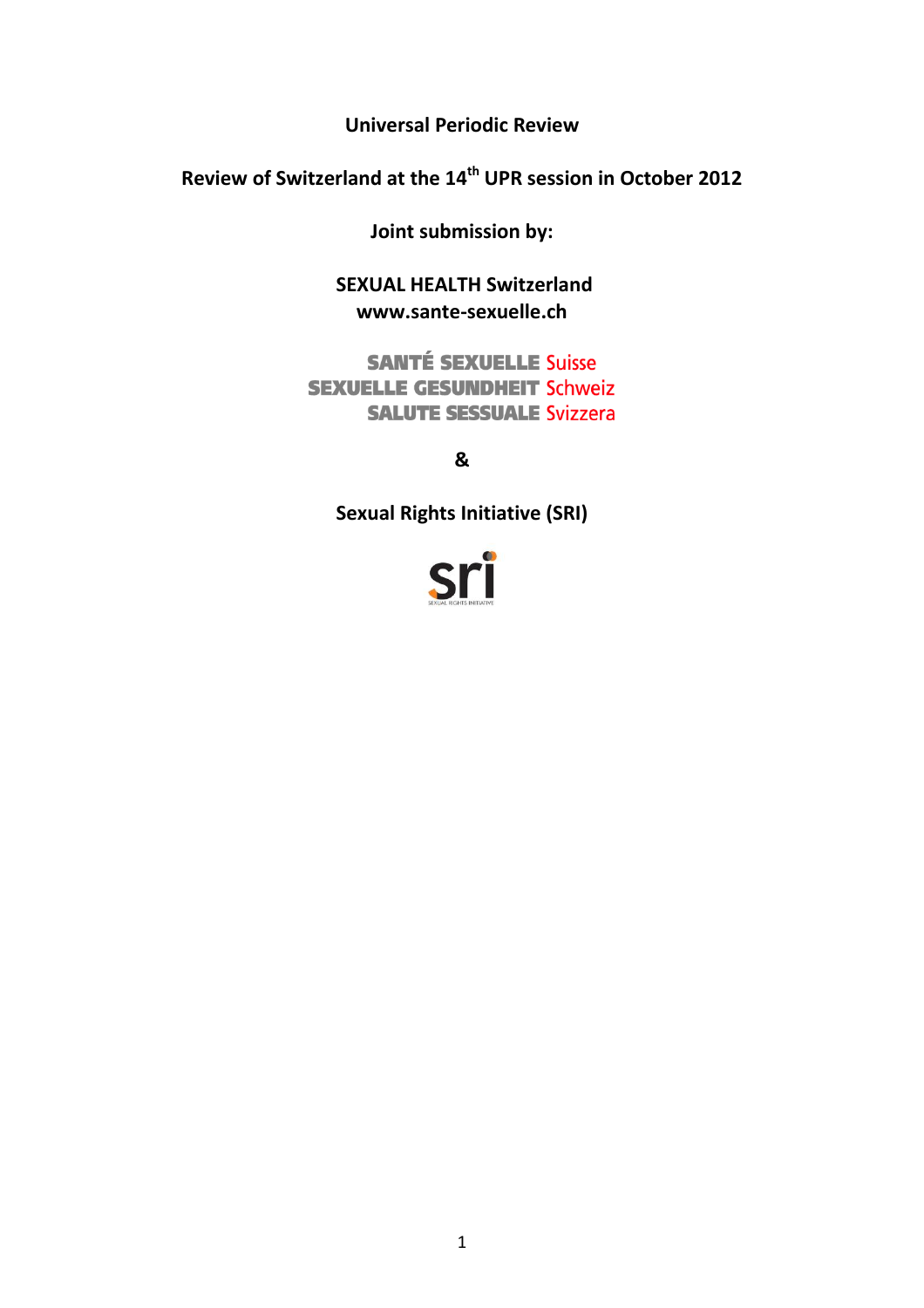KEY WORDS: *Sexual rights; access to sexual and reproductive health and rights; non-discrimination of people living with HIV,LGBTI persons, people living with a disability and migrants; access to comprehensive sexuality education; protection against sexual violence and human trafficking.*

### **Executive Summary**

This report is submitted by SEXUAL HEALTH Switzerland<sup>1</sup>, accredited member of the International Planned Parenthood Federation (IPPF), and the Sexual Rights Initiative<sup>2</sup> and contains recommendations for Switzerland to comply with its international human rights obligations related to sexual and reproductive health and rights. It focuses on the following four areas of sexual rights, which are an integral part of human rights:

**1.** Right to non-discrimination, specifically protection from discrimination based on HIV status, sexuality orientation, gender identity and/or disability;

**2.** Access to reproductive health, including guaranteed access to contraception for vulnerable groups such as migrants and young people;

**3.** Access to comprehensive sexuality education including through the development and implementation of a national strategy to reach all children;

**4.** Protection against sexual violence and human trafficking

### **1. Right to Non-Discrimination**

 $\overline{a}$ 

Legal protection against discrimination is still fragmentary in Switzerland. In spite of article 8 of the Federal Constitution of the Swiss Confederation, which prohibits discrimination<sup>3</sup>, individuals and specific groups are exposed to discrimination because they are not explicitly protected and do not have the specific legal instruments to claim their rights. Moreover, there are only few cantons that have anti-discrimination laws.

1.1 Discrimination of People living with HIV at work - The Swiss Aids Federation has been assigned by the Swiss government to monitor cases of discrimination due to HIV/Aids and to transfer the data every six months to the Federal Commission for Sexual Health. In many cases, they also offer legal advice. The most recent data for the period of May 2011 to November 2011 provides **44 cases of discrimination or violation of data protection due to HIV/Aids<sup>4</sup>. Half of the 44 reported cases** were related to discrimination at work. The Swiss Aids Federation stated that the cases of discrimination in the context of employment were on the rise. There were various types of discrimination including questionnaires being used in job interviews with inquiries on HIV status,

 $^1$  SEXUAL HEALTH Switzerland is the national umbrella organization of the Swiss family planning centres and the professionals in Sexual and Reproductive Health and Right s and accredited member of the International Planned Parenthood Federation. As a Non-Governmental Organization (NGO), SEXUAL HEALTH Switzerland is promoting and Sexual and Reproductive Health and Rights (SRHR) in Switzerland and on international level. The organization is also providing the secretariat of the Swiss parliamentary group CAIRE+. SEXUAL HEALTH Switzerland is partner of the Swiss administration for the implementation of the national programme for HIV and other sexually transmitted Infections 2011-2017.

<sup>&</sup>lt;sup>2</sup> Sexual Rights Initiative is a coalition of organisations including Action Canada for Population and Development (Canada), Akahata (Argentina), CREA (India), Coalition of African Lesbians (South Africa), Egyptian Initiative for Personal Rights (Egypt), Federation for Women and Family Planning (Poland).

<sup>&</sup>lt;sup>3</sup> Article 8 of the **Federal Constitution of the Swiss Confederation: 2)** No one may be discriminated against, in particular on grounds of origin, race, gender, age, language, social position, way of life, religious, ideological, or political convictions, or because of a

physical, mental or psychological disability.<br><sup>4</sup> http://www.aids.ch/d/medien/pdf/dis\_meldungen/Diskriminierungsmeldungen\_02\_2011.pdf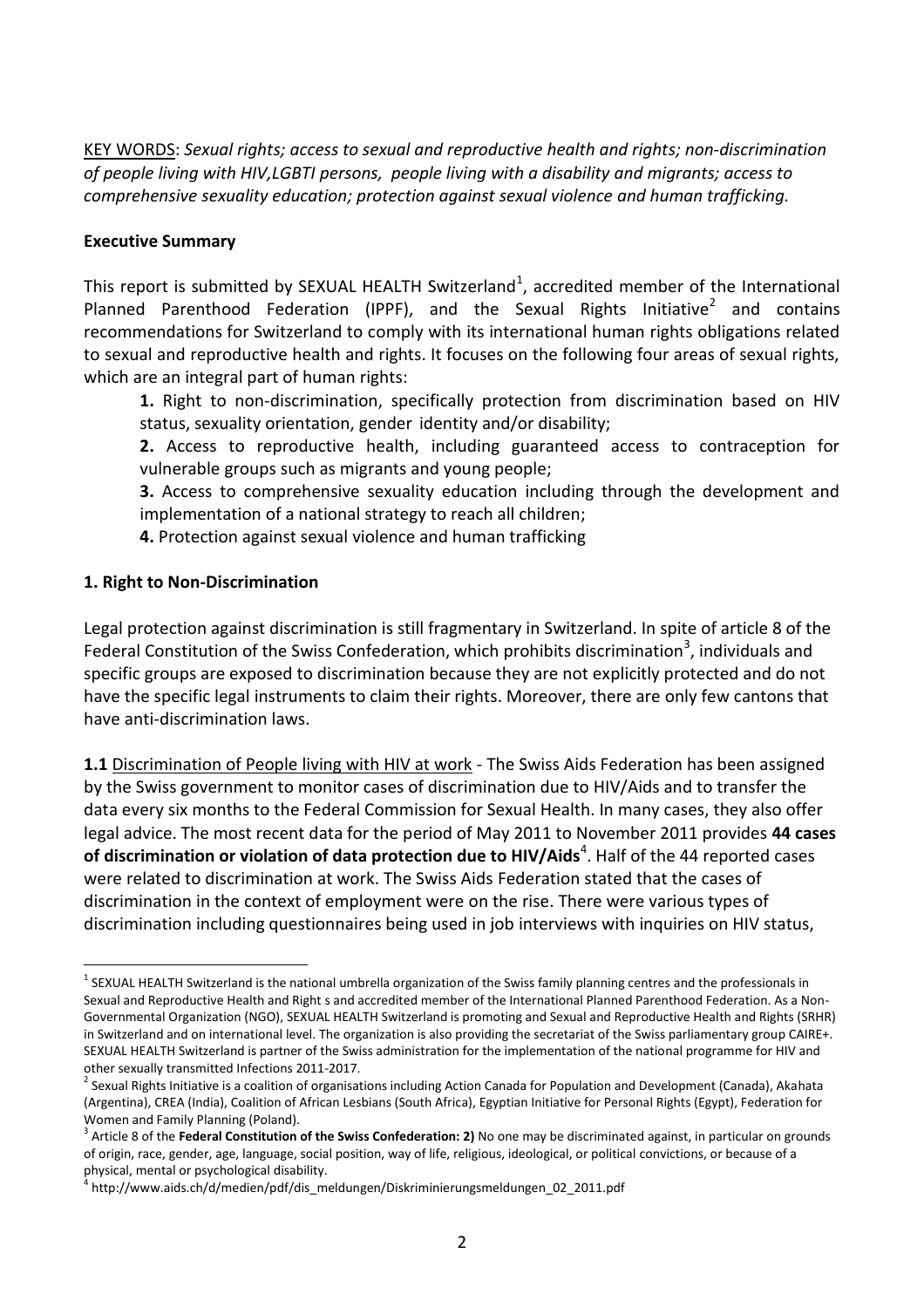mobbing and stigmatization of employees living with HIV, layoff due to HIV/Aids, discrimination regarding social insurance linked to the job.

The cases of discrimination at work demonstrate that the legal grounds are insufficient in Switzerland to fight discrimination of people living with HIV and that different steps are necessary to prevent discrimination of people living with HIV and to make sure that they have efficient possibilities to claim their rights.

## **Recommendations:**

**1.1.1** Switzerland should introduce a new federal law that explicitly prevents and combats discrimination and that protects different groups from discrimination**.**

**1.1.2** The anti-discrimination law also has to protect explicitly people living with chronic diseases.

**1.1.3** Switzerland has to ensure that this anti-discrimination law is implemented in all the cantons adequately and is monitored.

**1.1.4** To prevent discrimination at work, in court hearings the employers should be the ones who have to prove that they do not discriminate.

**1.1.5** Workplace policies have to be developed which promote anti-discrimination

**1.2** Discrimination of People living with HIV in the context of penal law legislation - According to the penal code (Arts. 122 & 231), persons living with HIV may be prosecuted after having had unprotected sex, regardless of the concrete situation. A person living with HIV can for example be prosecuted even if their sexual partner was fully informed of their serostatus. This legal practice works against HIV prevention strategies. Also the Special Rapporteur on the Right to Health has explicitly stated, that criminalization of HIV transmission is ineffective in preventing the spread of HIV and only serves to stigmatise people living with HIV and deter people from accessing testing and treatment<sup>5</sup>.

# **Recommendations:**

**1.2.1** Penal legislation has to be changed in order to repeal the articles that criminalize nondeliberate and non-maleficent HIV transmission in the context of the prevention of epidemics. The revised articles of the penal law have to be implemented consistently.

**1.3.** Discrimination of Lesbian, Gay, Bisexual, Transgender, Intersex (LGBTI) – Sexual rights being an integral part of human rights have to be guaranteed to everybody regardless of sexual orientation or gender identity. In daily life, however, LGBTI persons are still exposed to discrimination for example at work or through social stigma. Although the Federal Constitution<sup>6</sup> prohibits discrimination, in general it is hard to invoke discrimination due to sexual orientation and gender identity before tribunal because these rights are not specifically and explicitly protected. Moreover, intersexuality is a fact that is still a taboo. When children are born whose sex cannot clearly be determined, the parents are often under pressure to deliver them to rushed surgery with the risk, that irreversible and wrong decisions are taken. There is a lack of information and help for people and families concerned and the medical staff is insufficiently trained, prepared and linked to support groups in order to be better able to meet the needs of the people concerned.

 $\overline{a}$ 

<sup>5</sup> A/HRC/14/20

<sup>6</sup> Article 8 of the **Federal Constitution of the Swiss Confederation**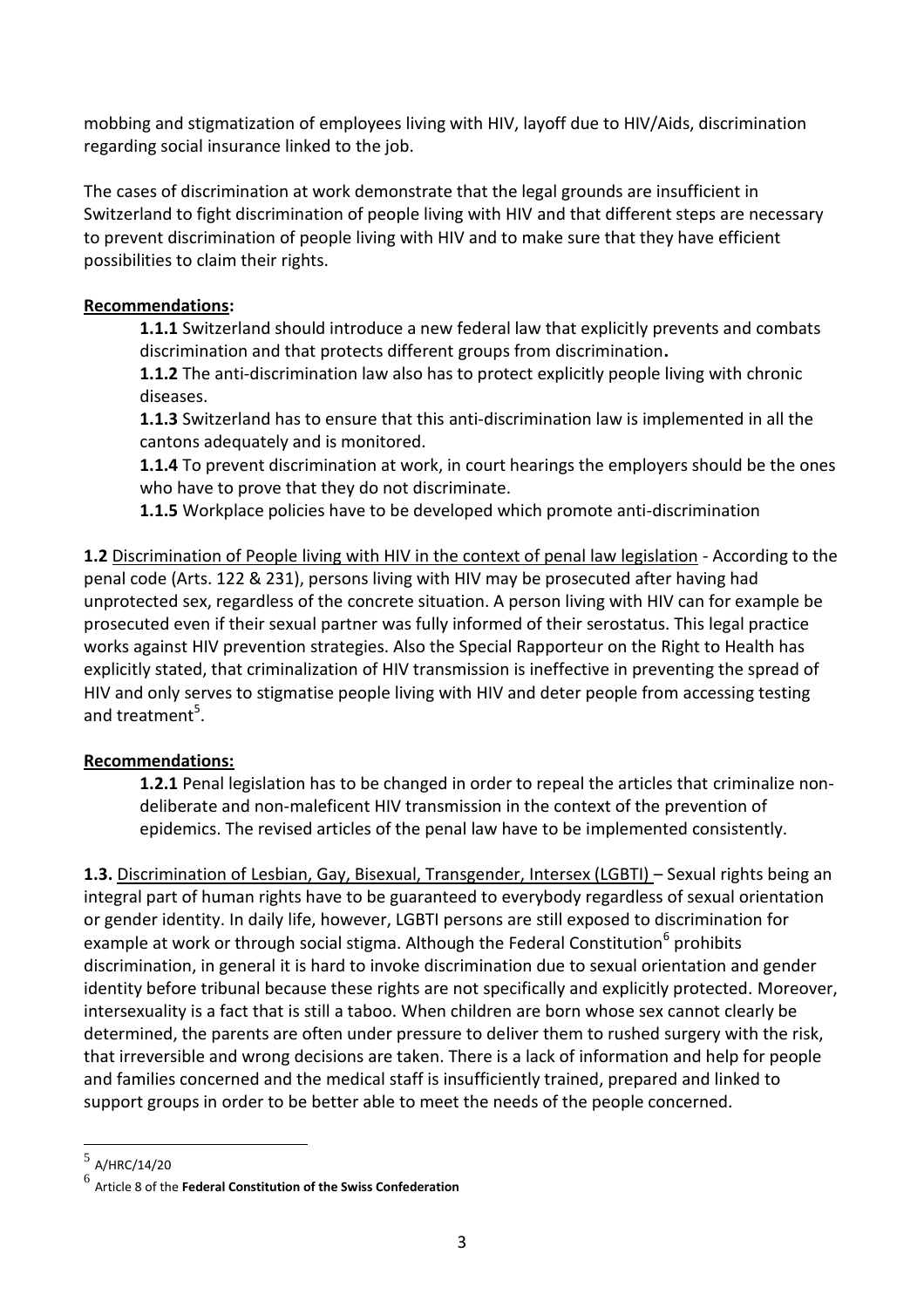## **Recommendations**:

**1.3.1** When creating an anti-discrimination law, Switzerland should take specific steps to guarantee the rights LGBTI persons and include paragraphs that prevent discrimination based on sexual orientation or gender identity.

**1.3.2** The administration has to develop procedures regarding official documents that protect individuals from discrimination on the basis of transsexuality or intersexuality. **1.3.3** For medical staff, guidelines should be developed and procedures adapted in order to guarantee non-discriminating communication with LGBTI persons.

**1.3.4** Regarding transsexuality, specific guidelines should be developed and medical doctors should be trained in order to better meet the needs of people concerned and to guarantee that nobody is under pressure to take rushed decisions to undergo surgery without informed consent.

1.4 Discrimination of People living with a disability - Sexuality of people living with a disability is very much a taboo and in many institutions there is still no open discussion on that topic. This means that people living with disabilities are very restricted in their sexual rights, which very often are completely denied. With a standardized and restricted approach in institutions, their individual needs and possibilities are neglected. In 2010 several cases of sexual abuse of people living with disabilities in institutions went public in Switzerland.

## **Recommendations**:

**1.4.1** Sexual rights of people living with disabilities have to be better protected.

**1.4.2** Guidelines regarding the sexual rights of people living with a disability have to be developed for institutions for people living with a disability.

**1.4.3** Those guidelines have to be implemented in all accredited and publicly financed institutions.

**1.4.4** Special guidelines have to be developed and implemented to protect people living with disabilities from sexual abuse in institutions.

**1.4.5** Sexual rights of people living with disability should be included in the training of professionals and teachers working in institutions with people living with a disability. **1.4.6** Children and young people living with a disability should have access to appropriate, rights-based, comprehensive sexuality education

# **2. Access to Reproductive Health**

 $\overline{a}$ 

Sexual and reproductive health is an integral part of the right of everybody to enjoy the highest attainable standard of physical and mental health. Switzerland has signed up to the Programme of Action of the International Conference on Population and Development of 1994, which emphasizes the importance of access to reproductive health and rights including family planning. On a national level, Switzerland created in 1981 a federal law on family planning centers<sup>7</sup> that guarantees free access to counseling and help in matters concerning pregnancies and family planning throughout Switzerland. The free services cover counseling and do not include free access to contraceptive supplies.

<sup>7</sup> Bundesgesetz vom 9. Oktober 1981 über die Schwangerschaftsberatungsstellen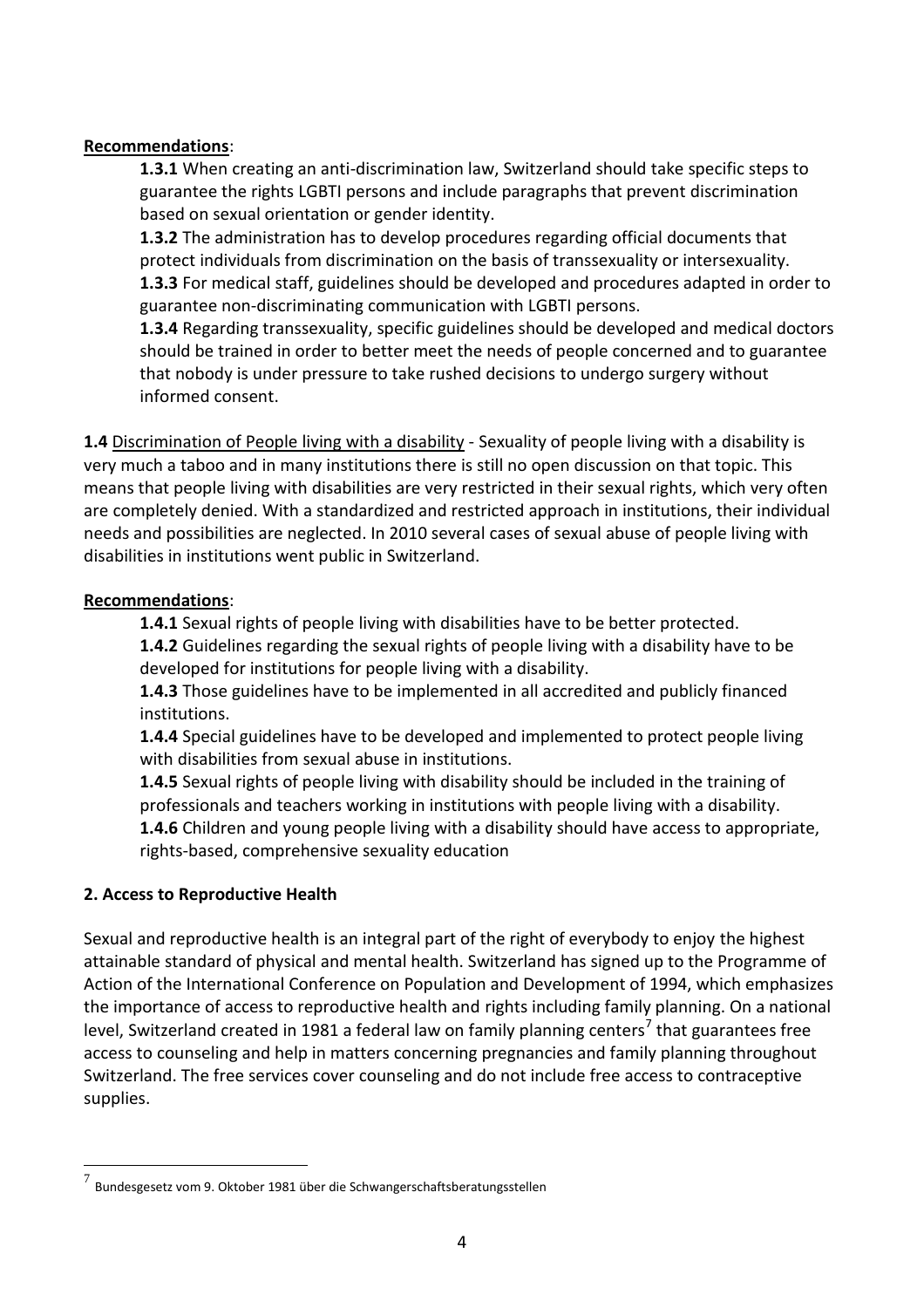**2.1** Limited access to family planning for vulnerable groups - In Switzerland, contraception is privately paid and there are groups of women who have limited access to contraception and to the prevention of unwanted pregnancies out of social or financial reasons. The family planning centers are regularly confronted with women, who can't afford contraception. In many of these cases the family planning centers help out with money from help funds they have established themselves. Among the groups most in need are migrants and young women. Studies<sup>8</sup> demonstrate that migrants have restricted access to reproductive health services because of difficulties regarding their right of residence, because of communication problems due to limited language knowledge and insufficient translation resources and because of social and financial problems. The most recent data of the Federal Office for Statistics demonstrate that the abortion rate of migrants in Switzerland is much higher than for Swiss women.<sup>9</sup>

The Federal Council of Switzerland stated in an answer to an interpellation of a Swiss member of parliament, that prevention activities targeting migrants have to be implemented to make sure that they have equal access to sexual health services. Moreover, for specific target groups like migrants and young people who have limited access to contraception out of financial reasons, contraception should be subsidized.

### **Recommendations:**

**2.1.1** Switzerland should develop a national strategy to guarantee that vulnerable groups have access to sexual and reproductive health and rights including family planning. **2.1.2** A special strategy should be developed for migrants in order to guarantee access to sexual and reproductive health and rights.

**2.1.3** The needed services like for example for translation should be financed by the cantons.

**2.1.4** The strategy has to be implemented and monitored in all Swiss cantons equally.

**2.1.5** For those groups who can't afford contraception, contraception has to be subsidized **2.1.6** Subsidized contraception has to be available in every canton.

**2.1.7** Prevention programmes for vulnerable groups have to be developed and need to be implemented in every canton to guarantee access to sexual and reproductive health and rights for all persons living in Switzerland.

### **3. Access to sexuality education**

 $\overline{a}$ 

Switzerland ratified the UN Convention on the Rights of the Child in 1989, which protects the specific needs of children. Children have the right to access education, which supports their development and empowers them in their development to claim their human rights. This right to education also includes the right to sexuality education, as it is a fundamental part of humanity. Comprehensive sexuality education, which must be rights-based, age-appropriate and evidencebased, provides children with the skills needed to attain sexual health and to enable them to make

 $^8$  Migration and sexual and reproductive health: Survey made among the family planning centres made by PLANeS, 2009

 $^9$  Statistics on Abortion in Switzerland in 2010 of the Federal Office Statistik des Schwangerschaftsabbruchs 2010 Bestandesaufnahme der Schwangerschaftsabbrüche in der Schweiz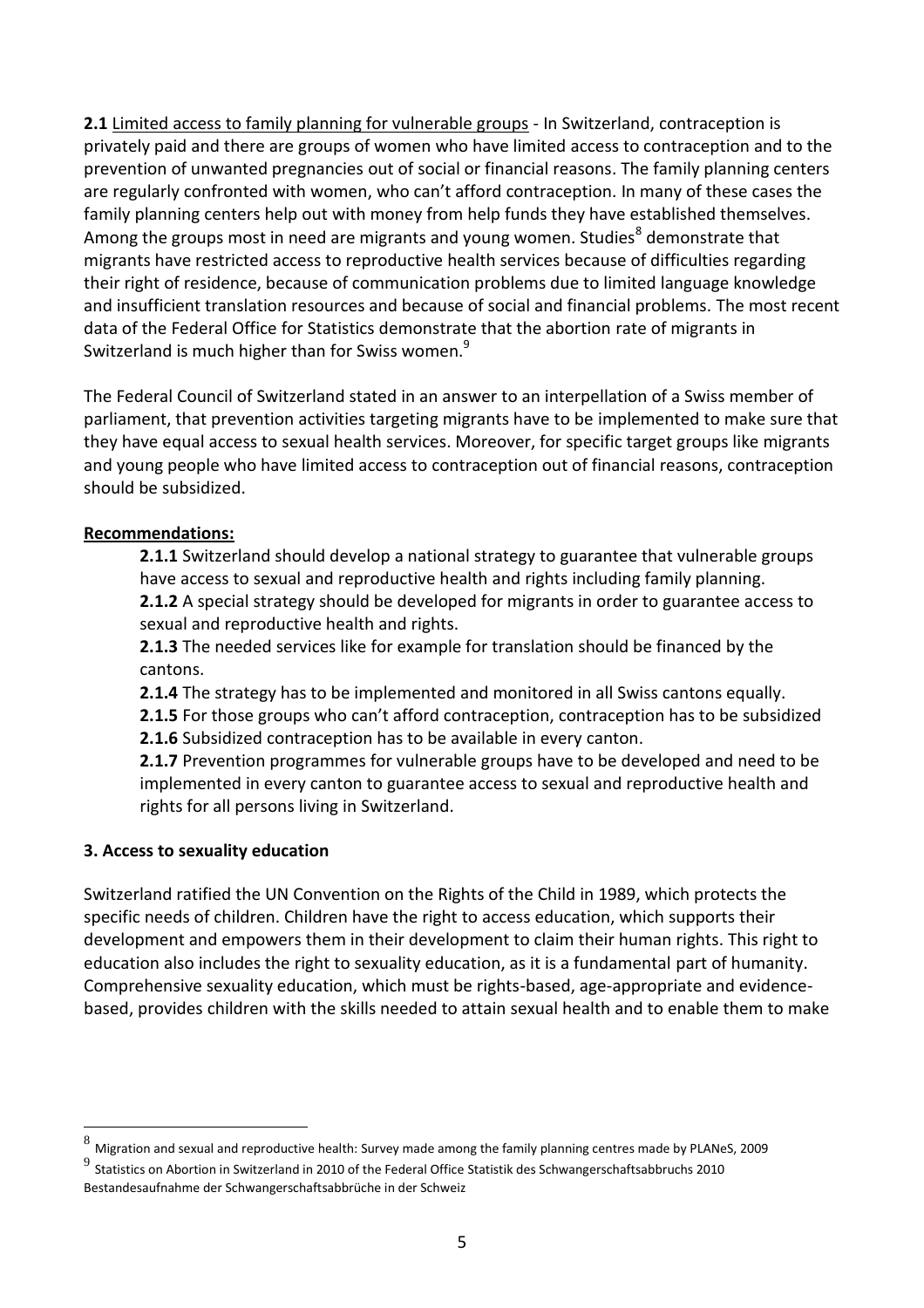informed, self-determined choices regarding their sexual life, free of coercion, discrimination and violence $^{\rm 10}$ .

3.1 Unequal access to comprehensive sexuality education in Switzerland - There is no national strategy in Switzerland that guarantees access for all children and adolescents to comprehensive sexuality education at school. There are also no quality standards implemented nationwide. Types of sexuality education vary from canton to canton and even from school to school. In some schools teachers transfer just basic information while at other schools professionals in sexuality education – sometimes in cooperation with teachers – provide comprehensive sexuality education. Depending on the model, sensitive topics such as sexual orientation, gender norms, relationship, gender identity and abortion are often not discussed at all.

The Federal Commission for Children and Youth has recommended in its report in 2009 that all children must have access to comprehensive sexuality education regularly throughout compulsory education. Moreover, comprehensive sexuality education should be anchored by law and specific curricula have to be developed and implemented nationwide by professionals. Also the Committee on Economic, Social and Cultural Rights notes in its concluding observations to Switzerland in November 2010 that sex education and measures to promote sexual and reproductive health in the State party are inadequate. The Committee recommends that Switzerland adopt concrete programmes on sex education as well as on sexual and reproductive health including in school  $curr$ icula $^{11}$ .

### **Recommendations**:

**3.1.1** Switzerland has to guarantee equal access to comprehensive sexuality education to all children and adolescents and to make sure that no one is discriminated in their right to have access to adequate education.

**3.1.2** Switzerland should develop, together with professional associations and educational institutions, a strategy to implement efficiently existing models and standards to guarantee comprehensive sexuality education nationwide.

**3.1.3** Comprehensive sexuality education has to be anchored in the legislation and specific curricula for comprehensive sexuality education have to be developed.

**3.1.4** The implementation of these laws in the cantons has to be enforced and monitored.

### **4. Protection against sexual violence and human trafficking**

Trafficking of women to Switzerland, who are sexually exploited, represent a severe violation of human rights. In such cases, basic rights protected by the Swiss constitution are violated, such as the right to liberty and physical integrity. In 2012, the Swiss parliament has approved the ratification of the Council of Europe Convention on Action against Trafficking in Human Beings. Moreover, Switzerland has taken action to follow the recommendations to fight sexual exploitation of women and children at the UPR 2008.

 $\overline{a}$  $^{10}$  World Health Organisation WHO: "Sexual health is a state of physical, mental and social well-being in relation to sexuality. It requires a positive and respectful approach to sexuality and sexual relationships, as well as the possibility of having pleasurable and safe sexual experiences, free of coercion, discrimination and violence".

<sup>&</sup>lt;sup>11</sup> Committee on Economic, Social and Cultural Rights, Forty-fifth session : Consideration of reports submitted by States parties under Articles 16 and 17 of the covenant, Concluding Observations on Switzerland, November 2010